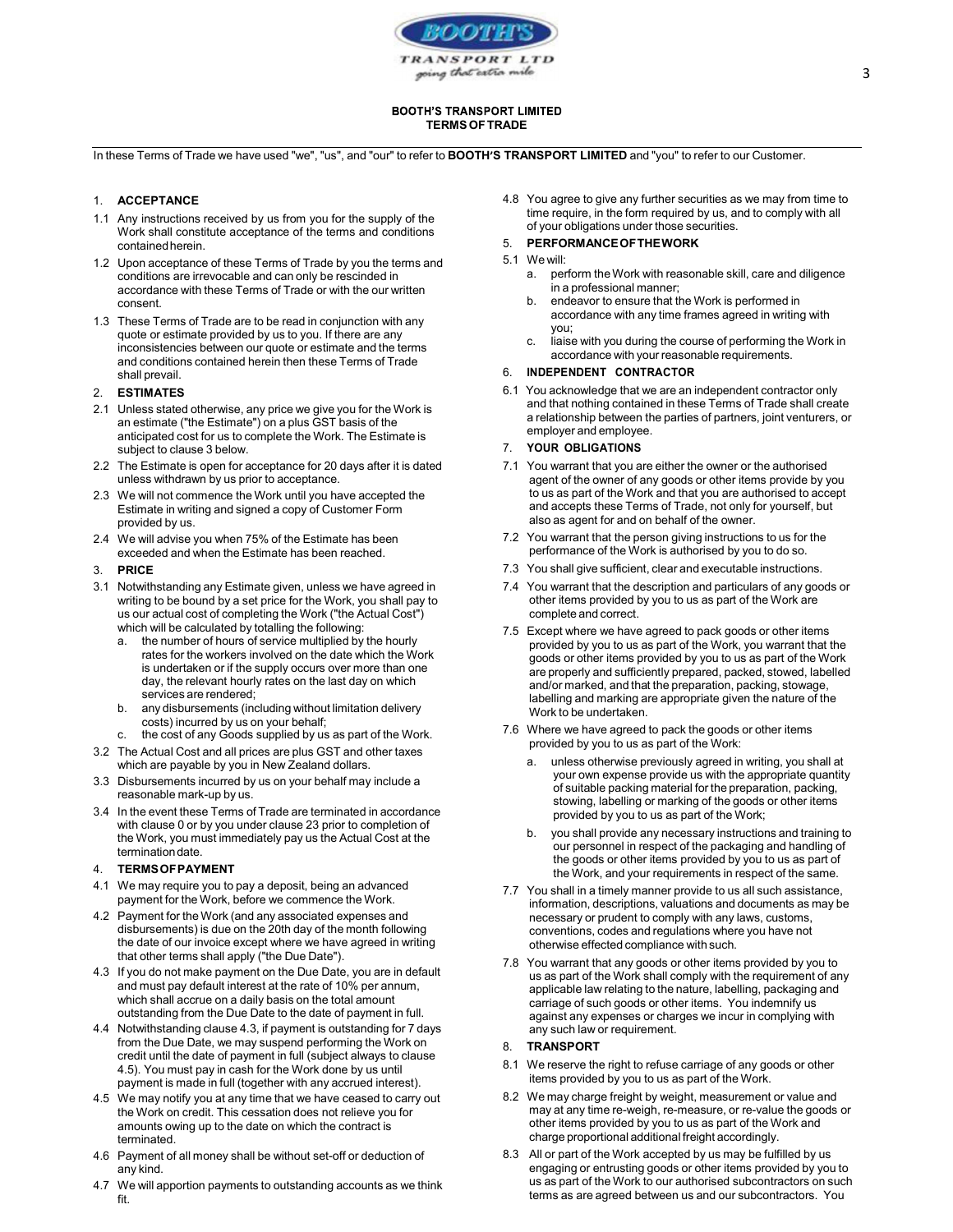

acknowledge that in carrying out the Work on our behalf, the subcontractors have the right to rely on the benefit of these **the set of the set of the set of Trade.** You undertake not to make any claims **10.2** If you are in breach of Clause 10.1: Terms of Trade. You undertake not to make any claims against any of our employees, agents or subcontractors which attempts to impose upon any of them any liability whatsoever in connection with the goods or other items provided by you to us as part of the Work and, if any such claim should nevertheless be made, you indemnify us and any such employee, agent or subcontractor against all consequences thereof.

- whatsoever arising in connection therewith; and<br>8.4 If delivery of any goods or other items provided by you to us<br>8.4 If delivery of any other person in whose custody the as part of the Work is not taken by you (or your nominee) at the time and place when and where we are entitled to call upon you (or your nominee) to take delivery thereof, we shall be entitled without notice to unstow any goods or other items provided by you to us as part of the Work if stowed in containers or to store any goods or other items provided by you to us as part of the Work at your sole risk. Such storage shall constitute delivery, and our liability in respect of the goods or other items provided by you to us as part of the Work shall wholly cease and the cost of such storage shall be payable by you.
- 8.5 If you fail to take delivery of the goods or other items provided by you to us as part of the Work within 30 days of it becoming due pursuant to clause 8.4 above or we are of the opinion that that the goods or other items provided by you to us as part of the Work are likely to deteriorate, become worthless or incur any charges in excess of their value of if the goods or other items provided by you to us as part of the Work are insufficiently addressed, marked or not identifiable, we may without prejudice to any rights which we may have against a you, without notice and without any responsibility, sell or dispose any goods or other items provided by you to us<br>as not of the Wark and apply any proceeds in reduction of as part of the Work and apply any proceeds in reduction of **Example 2011** b. The goods or other<br>the ontainer; and<br>the ontainer; and any sums due to us from you.

### 9. CARRIAGE OF GOODS ACT 1979

- 9.1 Unless otherwise agreed in writing, all contracts of carriage shall be "at limited carriers risk" pursuant to the Carriage of Goods Act 1979 (hereinafter called "the Act").
- 9.2 Subject to the provisions of the Act imposing liability in  $\frac{6000}{2000}$ respect of the loss of damage to any goods or other items provided by you to us as part of the Work:
	- a. we shall not be under any liability, howsoever caused or arising, and whether caused or arising as a result of the negligence on our part or otherwise for any damage to, loss, deterioration, mis-delivery, delay in delivery or non delivery of any such goods or other items (whether the goods or other items are or have been in our possession or not) nor for any instructions, advice, information or service given or provided to any person, whether in respect of the goods or other items provided by you to us as part of the Work or any other thing or matter, nor for any consequential or indirect loss, loss of market or consequences of delay.
	- b. you indemnify us against all claims of any kind whatsoever, howsoever caused or arising and whether caused or arising as a result of our negligence or otherwise, brought by any person in connection with any matter or thing done, said or omitted by us in connection with any goods or other items provided by you to us as part of the Work.
- 9.3 Sections 18 and 19 of the Act are modified by the following provisions of this clause and shall, in relation to any matter arising out of the provisions of those sections, otherwise have effect subject to the express terms contained in this clause. We shall be under no liability whatsoever unless:<br>a. Written notice of any claim, giving reasonable particulars
	- of the event giving rise to the claim and any alleged damage or loss is received by us within seven (7) days after delivery at the destination or, in the case of nondelivery, within fourteen days after the date of despatch.
	- b. An action shall have been commenced by you in a court<br>of competent iurisdiction within  $\sin(6)$  months of  $\frac{12}{12}$ of competent jurisdiction within six  $(6)$  months of  $12.1$ <br>delivery delivery.
- 10.1 Unless agreed in writing, you shall not deliver to us, or cause us to deal with or handle, Dangerous Goods.
- - a. you shall be liable for all loss or damage whatsoever caused by or to or in connection with the Dangerous Goods howsoever arising and regardless of whether you were aware of the nature of the Dangerous Goods);
	- b. you shall defend, indemnify and hold us harmless against all penalties, claims, damages, costs and expenses
	- we (or any other person in whose custody the Dangerous Goods may be in at the relevant time) may, at our sole discretion, have the Dangerous Goods destroyed or otherwise dealt with. For the purposes of this sub-clause, notice is not required to be given to any person of the intention to destroy or otherwise deal with the Dangerous Goods.
- 10.3 If we agree to accept Dangerous Goods and then we (or any other person) reasonably forms the view that those Dangerous Goods constitute a risk to other goods, property, life or health, we may (without notice and without liability) have the Dangerous Goods destroyed or otherwise dealt with at your expense.
- 10.4 You undertake not to tender for transportation any goods or other items which require temperature control without previously giving written notice of their nature and the particular temperature range to be maintained and, in the case of a temperature controlled container packed by you or on your
	- the container has been properly pre-cooled or pre-heated as appropriate;
	- the goods or other items have been properly packed in
	- you have properly set the container's thermostatic controls.
- 10.5 If the requirements of Clause 10.4 are not complied with, we shall not be liable for any loss of or damage to the Dangerous Goods caused by such non-compliance.

#### 11. LIEN

- 11.1 Any goods or other items provided by you to us as part of the Work (and any documents relating to such goods or other items) shall be subject to a particular and general lien for moneys due in respect of such goods or other items or any other moneys due to us from you.
- 11.2 Where any sum due to us from you remains unpaid, we, on giving 28 days notice in writing to you, shall be entitled to sell or dispose of such goods or other items provided by you to us as part of the Work (and any documents relating to such goods or other items) by public auction or by private treaty at your risk and expense and to apply the proceeds of any such sale or disposal in or towards the payment of the sums due. Any such sale shall be without prejudice to our other rights or remedies. If we, in our sole discretion, deem the goods or other items to be unsalvageable then we may dispose of the goods or other items as we think fit without any liability to you. If you do not own the goods or other items, you hereby indemnify us against all claims of whatsoever nature by the owner or owners of the goods or other items.
- 11.3 Notwithstanding any transfer of physical possession, any goods or other items provided by you to us as part of the Work (and any documents relating to such goods or other items) are not released until all moneys owing have been paid to us. In the event of any such goods or other items for any reason being delivered to you or your nominee without payment having been made in full, we retain a lien on such goods or other items and may retake possession of them pending payment and may enter any premises for that purpose.
- 11.4 In the event that and goods or other items provided by you to us as part of the Work are partly or wholly lost or destroyed then we shall have a lien and/or charge over any related compensation and/or insurance proceeds.

# 12. PERSONAL PROPERTY SECURITIES ACT 1999 ("PPSA")

Without limiting anything else in these Terms of Trade (and without prejudice to our right to assert that these Terms of Trade create rights that are not subject to the PPSA), you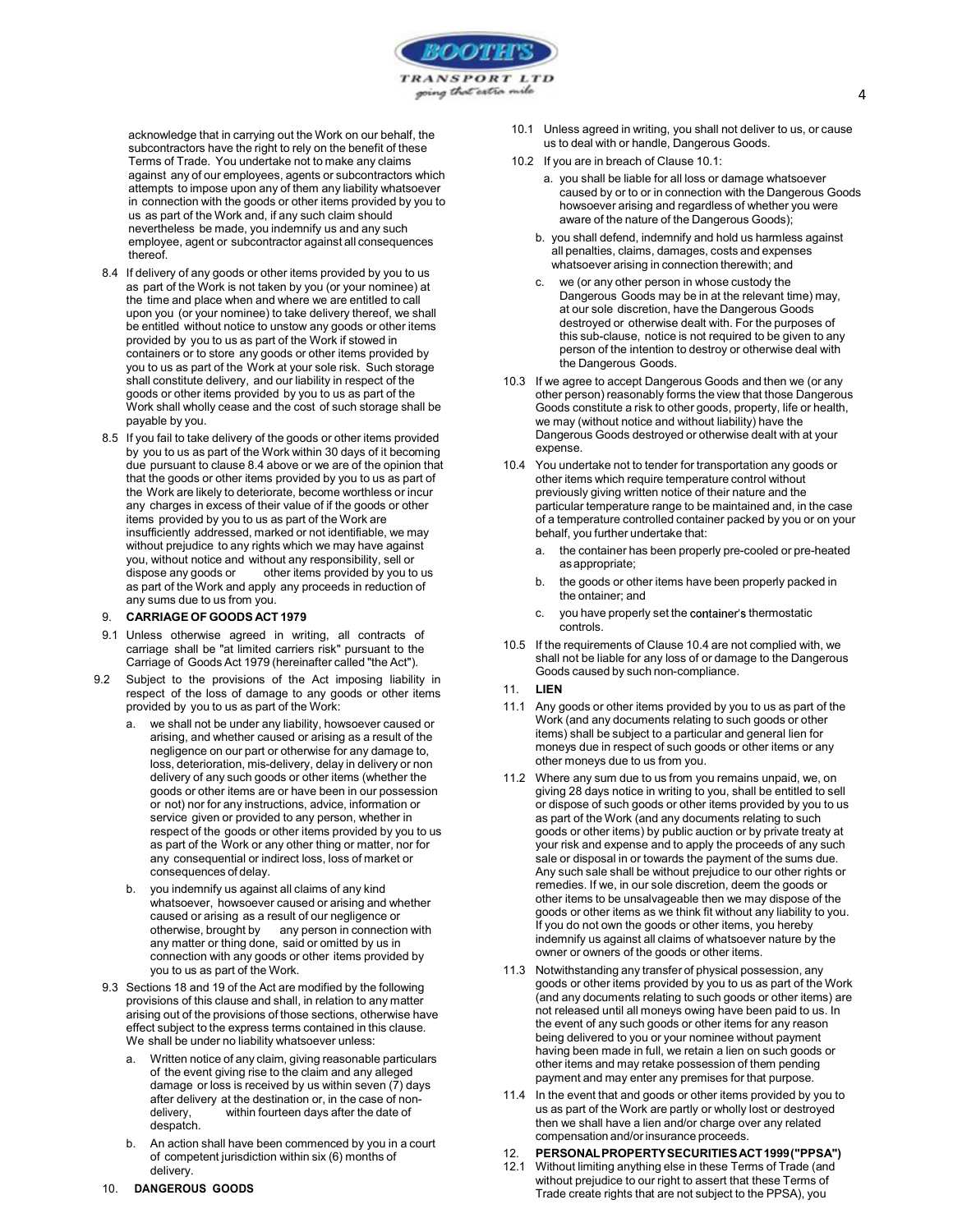

- acknowledge that:<br>a. these Terms of Trade create, in our favour, a security **computer of the security** interest in all goods or other items provided by you to us as part of the Work (and any documents relating to such goods or other items) that are or which come into our possession (or the possession of our agents; or subcontractors) to secure the payment of all amounts due to the us (whether or not overdue) from you; and
- b. the security interest shall continue until we give you a final release.
- 
- 12.2 You undertake to:<br>a. promptly do all things, sign any further documents and/or provide any information which we may reasonably require<br>to opehlo us to perfect and maintain the perfection of its and the UNITELLECTUAL PROPERTY to enable us to perfect and maintain the perfection of its security interest (including by registration of a financing statement);
	- b. give us (addressed to the Financial Controller or equivalent) not less than 14 days' prior written notice of any proposed change in your business name and/or any other change in the your details (including, but not limited to, changes in your address, facsimile number, trading name or business practice).
- 12.3 The Client waives its right to receive a verification statement in<br>respect of any financing statement relating to the security respect of any financing statement relating to the security interest,
- 12.4 To the extent permitted by law, the parties contract out of:<br>a. section 114(1)a of the PPSA; and
	- - b. your rights referred to in sections 107(2))c), (d), (h) of the PPSA.

#### 13. LIMITATION OF LIABILITY

- 13.1 The Consumer Guarantees Act 1993, the Fair Trading Act 1986, and other statutes may impose warranties, conditions or obligations upon us which cannot by law (or which can only to a limited extent by law) be excluded. We exclude all such imposed warranties, conditions or obligations to the extent permitted by law and exclude any warranty, condition or obligation imposed or implied under common law, equity or otherwise.
- 13.2 The guarantees contained in the Consumer Guarantees Act 1993 are excluded where you acquire the Work from us for the purposes of a business in terms of sections 2 and 43 of that Act.
- 13.3 Except to the extent that the law prevents us from excluding liability and as expressly provided for in clause 13.5, we shall not be liable for any loss or damage or liability of any kind<br>whatsoever (including consequential loss or lost profit or  $21.$  COSTS whatsoever (including consequential loss or lost profit or business) whether suffered or incurred by you or another person and whether in contract, or tort (including in negligence), or otherwise and whether such loss or damage arises directly or indirectly from the Work provided by us to you.
- 13.4 You shall indemnify us against all claims and loss of any kind whatsoever however caused or arising which is brought by any person in connection with any matter, act, omission, or error by us, our agents or employees in connection with the<br>Work Work.
- 13.5 To the extent that we are liable for any reason for any loss suffered or liability incurred by you arising from any breach of these Terms of Trade or for any other reason, such liability is limited to the amount of the Actual Cost.

### 14. DEFAULT

- 14.1 If: a. you fail to pay any money owing on the Due Date;
	- b. we believe you have committed or will commit an act of bankruptcy, have had or are about to have a receiver or  $25.$ <br>Ijquidator appointed, or are declared insolvent:  $25.1$
	- you are otherwise in breach of your obligations under these Terms of Trade.

Then, in addition to any remedies we may have at law, we assessed to the set of the set of the set of the set of the set of the set of the set of the set of the set of the set of the set of the set of the set of the set of may do one or more of the following:

- d. suspend the Work in accordance with clause 4.4; e. charge default interest in accordance with clause 4.3;
- 
- f. immediately terminate these Terms of Trade by notice in writing to you.

## **RISK AND INSURANCE**

- 15.1 Any goods or other items provided by you to us as part of the Work is stored and or delivered at your risk.
- 15.2 We have no responsibility for any loss, deterioration of, or damage to, anything stored by us as part of the Work however caused, including water, fire, theft, pest, vermin or any act of omission by us or anyone else.
- 15.3 You acknowledge that you are responsible for arranging insurance cover against theft, fire, water damage and any other risk that that may result in loss of, or damage to, any goods or other items provided by you to us as part of the **Work** 16. **EXERCT AND INSURANCE**<br>
16. **RISK AND INSURANCE**<br>
16. **RISK AND INSURANCE**<br>
16. *Any* goods or other items provided by you to us as part of the<br>
16. We have no responsibility for any loss, deterioration of, or<br>
16. **da**

16.1 All pre-existing Intellectual Property (used in or arising from the performance of the Work) which is the subject of an Intellectual Property right resides with the owner as at the date of these Terms of Trade (whether you or us).

# PRIVACY OF INFORMATION

- - a. to collect, retain and use information about you from any person for the purpose of assessing your creditworthiness;
	- to disclose information about you:
		- i. to any person who guarantees, or who provides insurance, or who provides any other credit support, in relation to your obligations to us;
		- to such persons as may be necessary or desirable to enable us to exercise any power or enforce or attempt to enforce any of our rights, remedies and powers under these Terms of Trade.

### 18. NOTICES

18.1 Any notice may be given by phone, in person, posted, or sent by fax or email to you (or where you are a company, to any of your directors).

### **VARIATION**

19.1 We may amend these Terms of Trade at any time. Any such amendment applies from when it is published on our website www.booths.co.nz.

# **CONFIDENTIALITY**

20.1 You shall at all times treat as confidential all non-public information and material received from us and shall not publish, release, or disclose the same without our prior written consent. For clarity, confidential information includes any new Intellectual Property and prices.

#### 21. COSTS

21.1 You must pay our costs (including legal costs, as between solicitor and client) of and incidental to the enforcement or attempted enforcement of our rights, remedies and powers under these Terms of Trade.

#### 22. CREDIT INFORMATION

22.1 You consent to us and any financier or credit-rating agency making enquiries of and obtaining any information about your financial standing and creditworthiness.

## **TERMINATION**

23.1 Either party may terminate these Terms of Trade by giving one month's written notice to the other party.

#### **JURISDICTION**

24.1 These Terms of Trade are governed by and construed in accordance with the current laws of New Zealand and the parties agree to submit to the non-exclusive jurisdiction of the Courts of New Zealand for any disputes or proceedings arising out of or in connection with these Terms of Trade.

# **ASSIGNMENT**

25.1 You must not subcontract or assign any of your rights, powers or obligations under these Terms of Trade.

#### 26. DISPUTES

26.1 Any claim or dispute arising under these Terms of Trade shall be determined by arbitration under the Arbitration Act 1996 if the parties are unable to resolve such dispute themselves within one (1) month of the dispute arising. However, nothing in this clause prevents either party from taking immediate steps to seek any equitable relief before the New Zealand Courts.